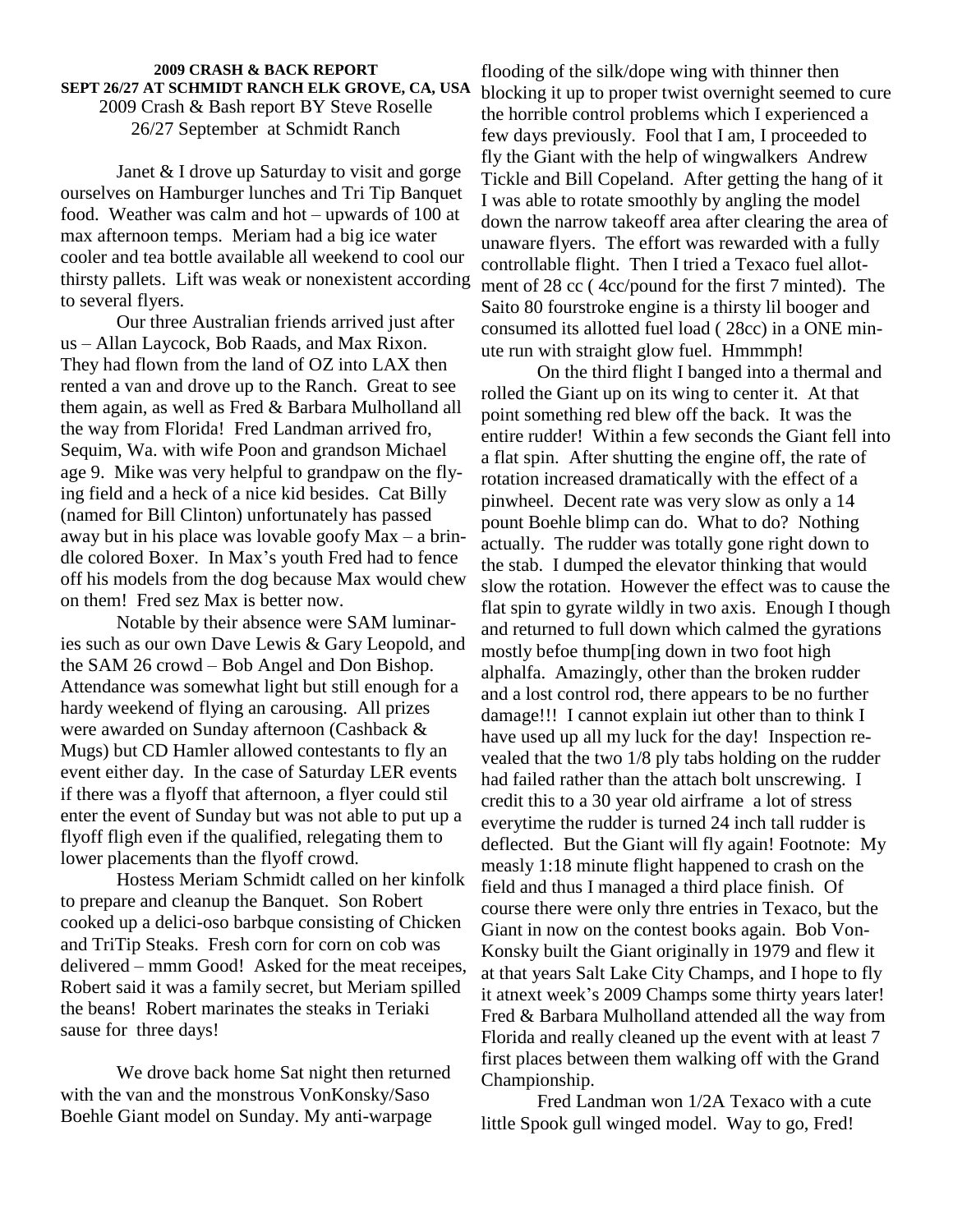Fred's nine year old grandson Michael helped old [16] granddad all weekend timing and launching and gen- Fred's nine year old grandson Michael helpe<br>granddad all weekend timing and launching<br>erally keeping the 'auld mon' on track.

Yours truly managed two back-to-back S400LMR max flights with the Dallaire 300 in excellent air to win the event. It was the most popular event of the weekend with nine flyers. I covered the grand Master Don Bekins most of the flight back over the trees above the railroad tracks and had an east time of it. Don was flying his Brown Jr Texaco entry on two small thumbwheel switches and you're done. with a one minute run and a weekend high time flight of 45+ minutes.

David Saso was to be seen Saturday flying his Clipper in C Glow and walked away with a credible 4 David Saso was to be seen Saturday flying his<br>Clipper in C Glow and walked away with a credible 4<br>place although he does not yet know it. David's grown son Mathew assisted his dad for the flights.

It's Great to see 'young faces' on the flying field!

Ed Walker—MECA region 2 VP demonstrated his Polk Tracker—an alternative to the very expensive Walston tracker. Though bigger and shorter range and duration than the walston, Ed has already located two of his errant models! Compared to the Walston, tuning the tx to the hand held receiver on two small thumbwheel switches and youíre done. is much simpler. Just punch in the tx channel number The Walston requires a learning curve to pre tune the tx signal.

So, hats off to the Schmidt family and SAM 27 for putting on a fine weekend of SAM flying.

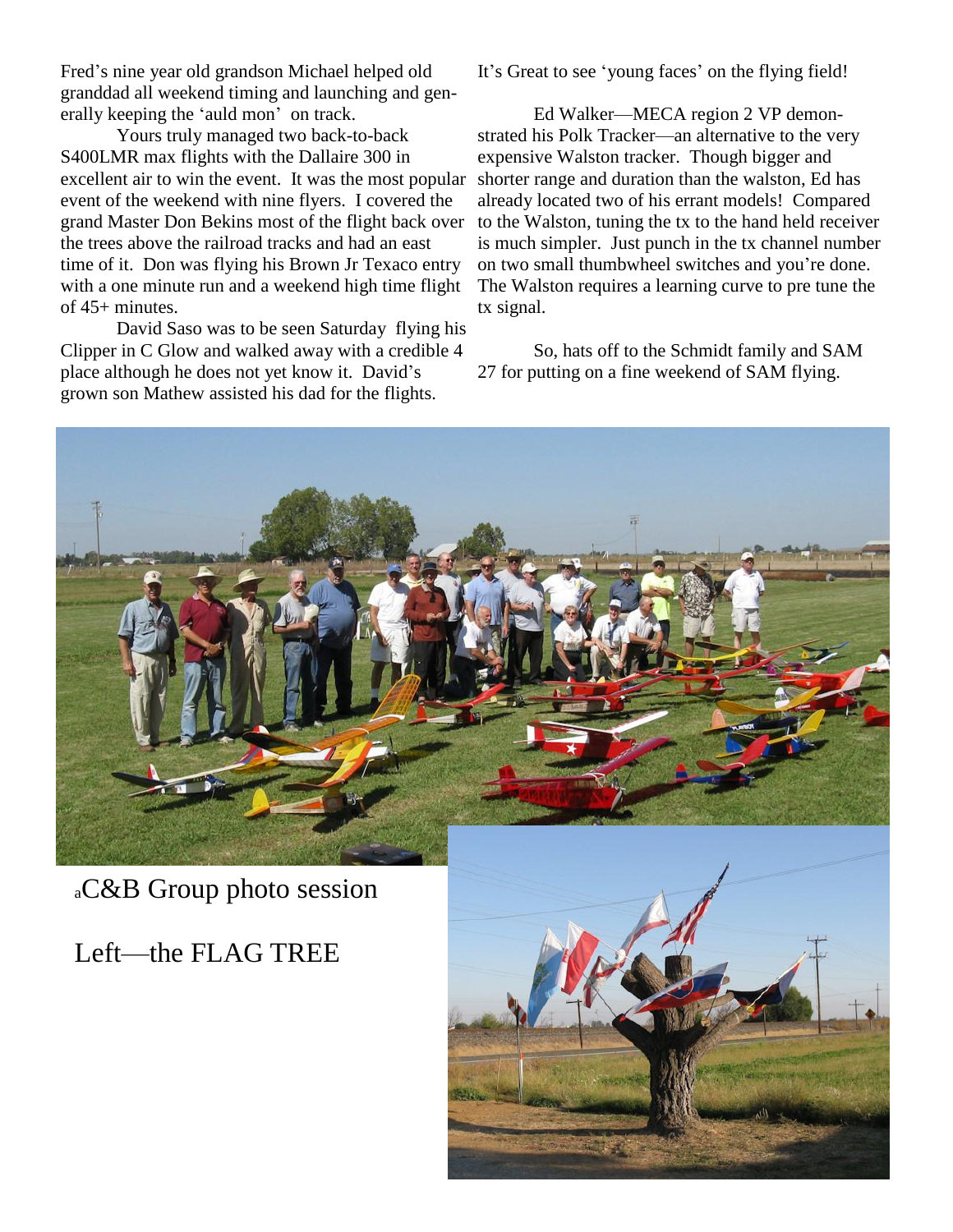



Top lt-Hamler congratulated Bill Copeland

To p rt—Fred Landman and grandson Michael receiving the 1/2A Texaco 1st place award

Rt-Ed Walker wih his Polk Tracker ear

Bot lt-Landmans Spook

Bot Rt Mary Hamler congratulates Michael Landman